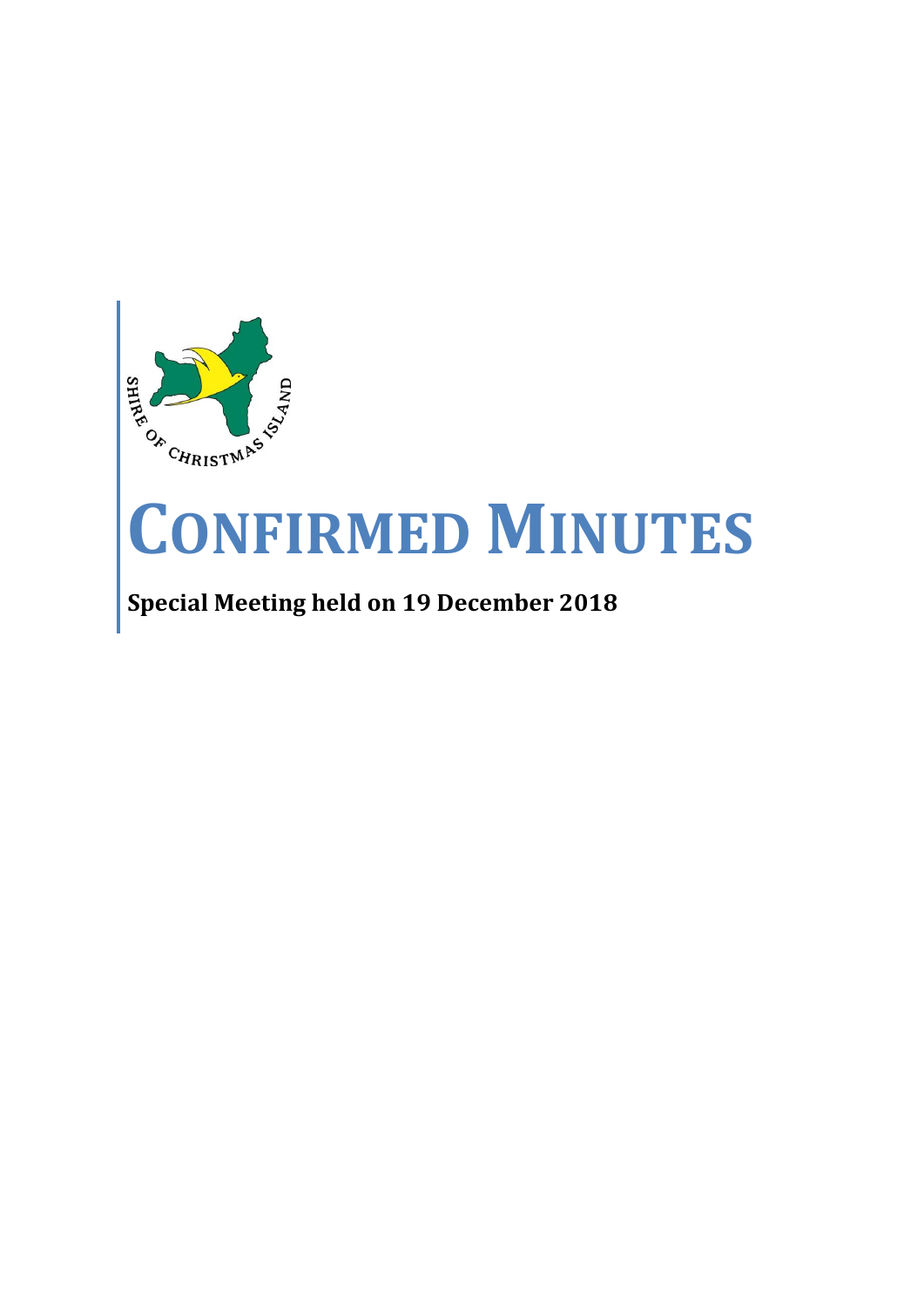

#### **Minutes of the Ordinary meeting of the Shire of Christmas Island Council held at the George Fam Chambers at 4.30pm on Wednesday 19 December 2018**

| Agenda       | נוחווועט וט בומאו<br><b>Item</b>                                                                                        | Page           |
|--------------|-------------------------------------------------------------------------------------------------------------------------|----------------|
| No.          |                                                                                                                         |                |
| $\mathbf{1}$ | <b>DECLARATION OF OPENING/ANNOUNCEMENT OF VISITORS</b>                                                                  | 1              |
|              | 1.1<br>SHIRE PRESIDENT DECLARED THE MEETING OPEN AT 4.36PM                                                              |                |
| 2            | RECORD OF ATTENDANCES/APOLOGIES/LEAVE OF ABSENCE GRANTED/DECLARATION OF<br>FINANCIAL/PROXIMITY & IMPARTIALITY INTERESTS |                |
|              | 2.1<br><b>RECORD OF ATTENDANCE</b>                                                                                      |                |
|              | 2.2<br><b>LEAVE OF ABSENCE</b>                                                                                          | 1              |
|              | 2.3<br><b>APOLOGY</b>                                                                                                   |                |
|              | 2.4<br>DECLARATION OF FINANCIAL/IMPARTIALITY/PROXIMITY INTEREST                                                         |                |
| 3            | <b>RESPONSE TO PREVIOUS PUBLIC QUESTION TAKEN ON NOTICE</b>                                                             | 1              |
| 4            | <b>PUBLIC QUESTION TIME</b>                                                                                             | $\mathbf{1}$   |
| 5            | <b>BUSINESS OF THE MEETING</b>                                                                                          |                |
|              | 5.1<br>CEO REPORT ON THE 17/18 AUDITORS REPORT                                                                          | $\overline{2}$ |
|              | 5.2<br><b>APPOINTMENT OF ACTING CEO</b>                                                                                 |                |
| 6            | <b>CLOSURE OF MEETING</b>                                                                                               |                |
|              | THE SHIRE PRESIDENT CLOSED THE MEETING AT 5.17PM                                                                        | $\overline{2}$ |
| 7            | DATE OF NEXT MEETING: 12 FEBRUARY 2019                                                                                  | $\overline{2}$ |

#### **TABLE OF CONTENTS**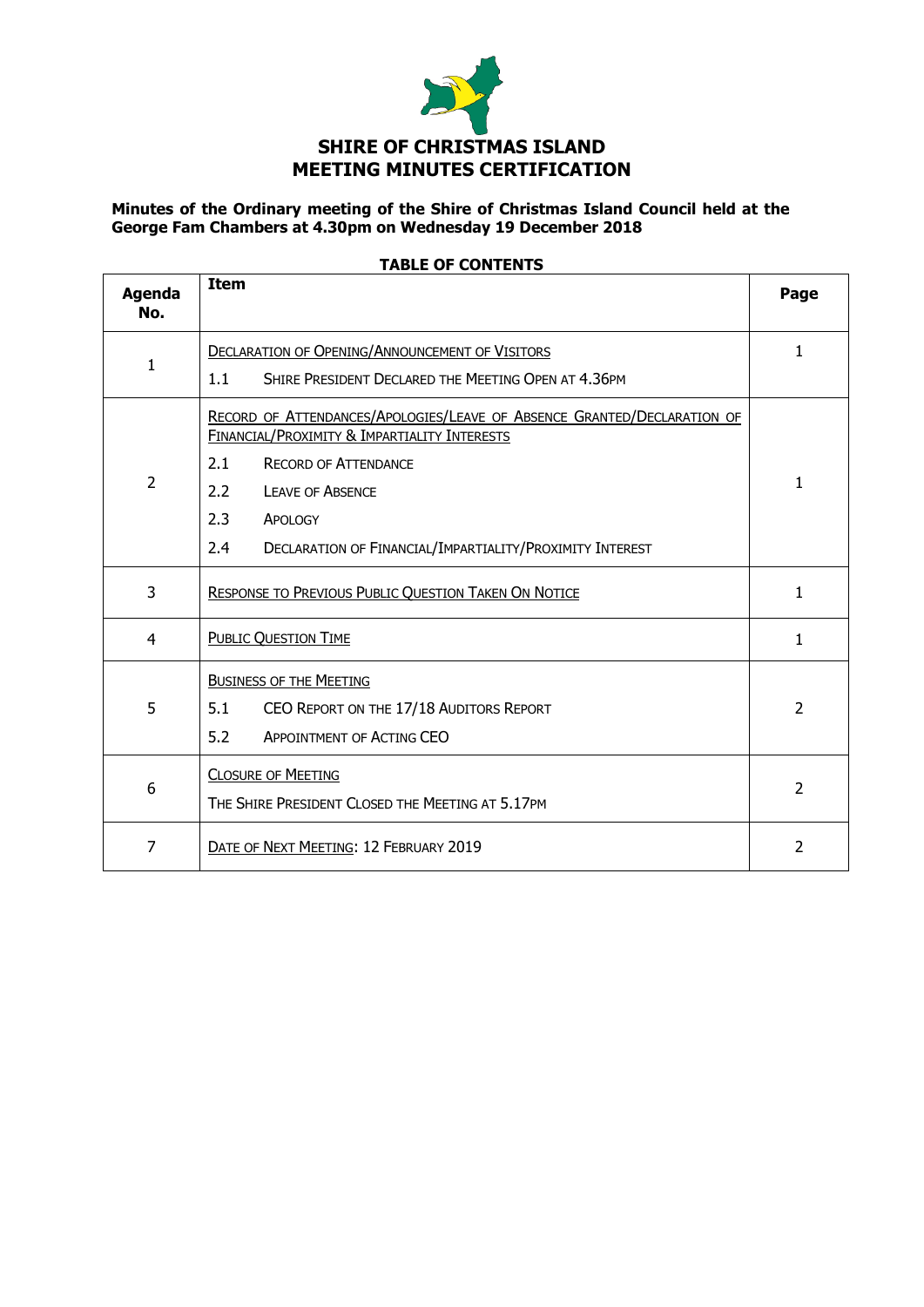

#### **CONFIRMED MINUTES**

**Special Meeting of the Shire of Christmas Island to be held at the George Fam Centre Chambers on Wednesday 19 December 2018 commencing at 4.30pm**

#### **1 Declaration of Opening of Meeting**  The President declared the meeting open at 4.36pm.

**2 Record of Attendance / Apologies / Leave of Absence / Declarations of Financial, Proximity or Impartiality Interest**

#### **2.1 Record of Attendance**

Deputy President Cr Kee Heng **FOO** Councillors Cr Rosnah **PAL**

Shire President **Criminal Criminal Criminal Criminal Criminal Criminal Criminal Criminal Criminal Criminal Criminal Orientation Criminal Criminal Criminal Orientation Criminal Criminal Orientation Criminal Orientation Crim** Cr Nora **KOH** Cr Kelvin **LEE** Cr Philip **WOO** Cr Vincent **SAW (4.40pm)**

Chief Executive Officer **Chief Executive Officer**<br>Manager Finance and Admin **Manager Finance and Admin** Manager Works, Services & Waste **Ian DODDS** 

Minute Taker **Nights and Shikin HASINUDIN** Shikin **HASINUDIN** 

#### **2.2 Leave of Absence**

**2.3 Apologies**

#### **2.4 Declarations of Financial, Proximity or Impartiality Interest**

Cr SAW entered the Chamber at 4.40pm

#### **3 Public Question Time**

- 3.1 Shire President, East West Baseline Road The Shire President raised a matter regarding the recently laid chalk on East West Baseline Road and it causes drivers to leave a cloud of dust when using that road. It is a hazard for cyclists and road vehicle users. He recommended that the road be sealed or at least water the road down 2-3 times a day during the dry season.
- 3.2 Cr FOO, Poon Saan Blocks Cr FOO raised that the grass at block 501/502 are overgrowing and that the drain holes need clearing. Cr FOO also asked whether Council is responsible for lightings on stairs, the stairs leading to block 503 have poor lighting and suggested foot lights along the stairs.

The CEO replied that Council will look into this matter.

#### **4 Announcements by Presiding Member without Discussion**